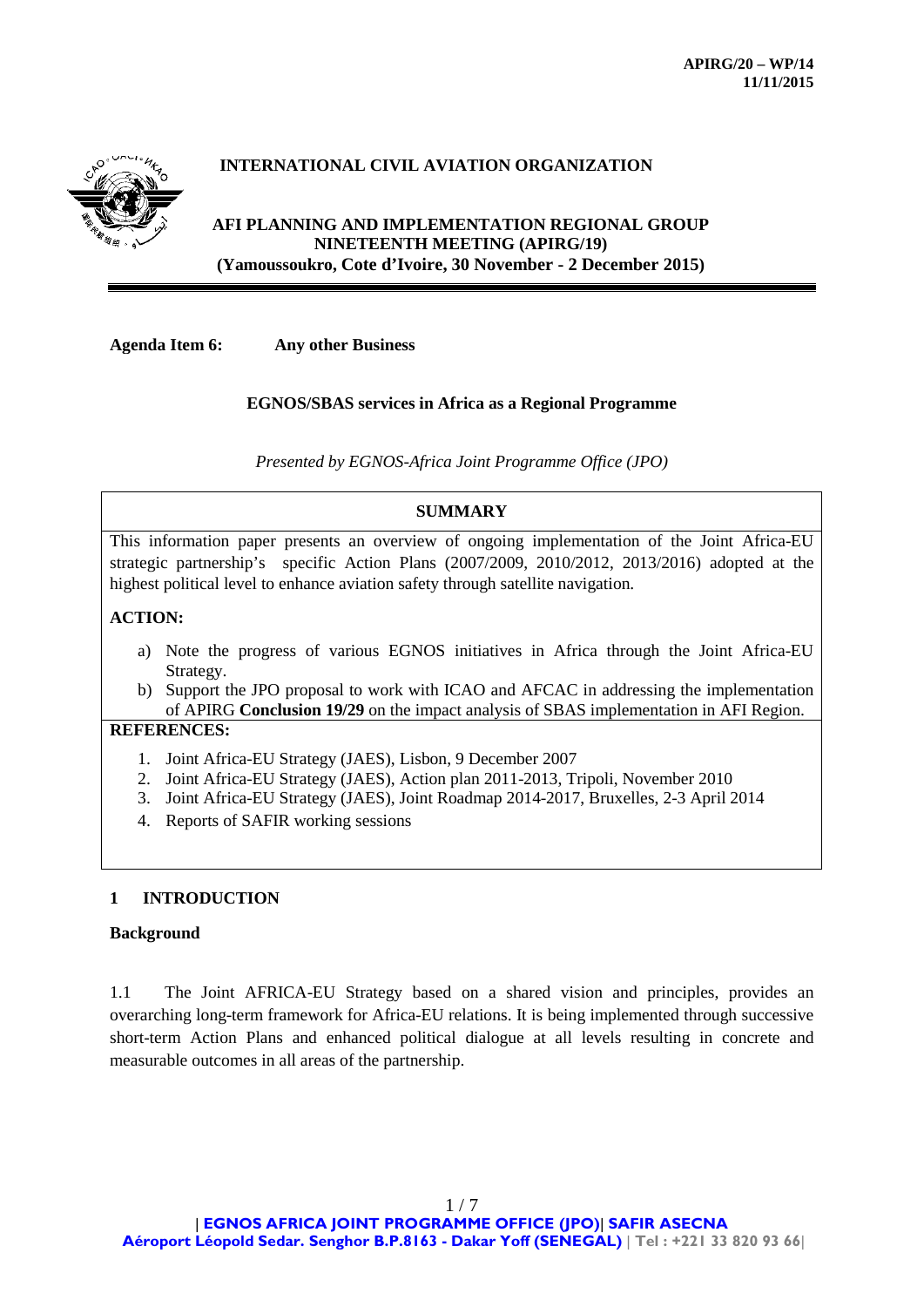1.2 Its objectives include the support to aviation safety in Africa through satellite navigation which started with bilateral cooperation programmes between EU and a number of individual African States and regional grouping to support EGNOS initiatives in Africa. For the remaining Sub-Saharan African countries, a framework programme through Action Plan 2011-2013 "Support to Air transport sector and satellite navigation in Africa" was initiated in 2011.

### *Satellite based augmentation system (SBAS)*

1.3 A satellite based augmentation system (SBAS) provides corrections information from satellite broadcasts to users of the primary GNSS system services (GPS, Glonasss, future Galileo, etc) in order to improve integrity, accuracy, availability and continuity of these global navigation systems. SBAS is one of the key enabling technologies for implementing improved air navigation concepts, such as Performance Based Navigation (PBN). SBAS, with its advantage of wide area coverage (regional system), is the GNSS enabler for ICAO ASBU providing vertical guidance for all runway ends in its coverage region, as compared to ILS ('Instrument Landing System) that provides guidance to only one at a time. Moreover, it enables straight in approaches with reduction of minima during landing down to 200 feet offering the potential to remove circling approaches.

### *Benefits of SBAS in Africa in the aviation sector*

1.4 The adoption of SBAS can generate important benefits to civil aviation, improving safety during all phases of flight, operational efficiency, and economic value. One of the main benefits of SBAS is the enabling of PBN to improve safety and efficiency of air navigation, notably through the reduction of accidents during the airport approach and landing phase by providing a vertical guidance. Moreover SBAS improves accessibility by enabling decision minima down to 200 ft. SBAS can therefore easily provide coverage of areas currently not equipped with the traditional navigation aid instruments, the opening-up of airports in isolated regions, savings on investments at local level (by reducing drastically the need of ground facilities in the airports and associated maintenance requirements), and savings obtained by the choice of optimized routes. Potential elimination of some ground-based navigation aids (NDB, VOR, ILS) can provide a cost saving to air navigation service provider.

#### *SBAS initiatives in Africa*

1.5 By the time being, the only part of Africa where SBAS (EGNOS) signal is available is North Africa (MEDA region). However, EGNOS Geo-satellite footprints cover the entire African continent and SBAS services could be therefore extended through some adaptations and installation of ground facilities in Africa or by setting up an independent EGNOS-like regional/sub regional system. The Joint Africa - EU Strategic Partnership recognises this fact as an opportunity to exploit in order to make SBAS available in Africa.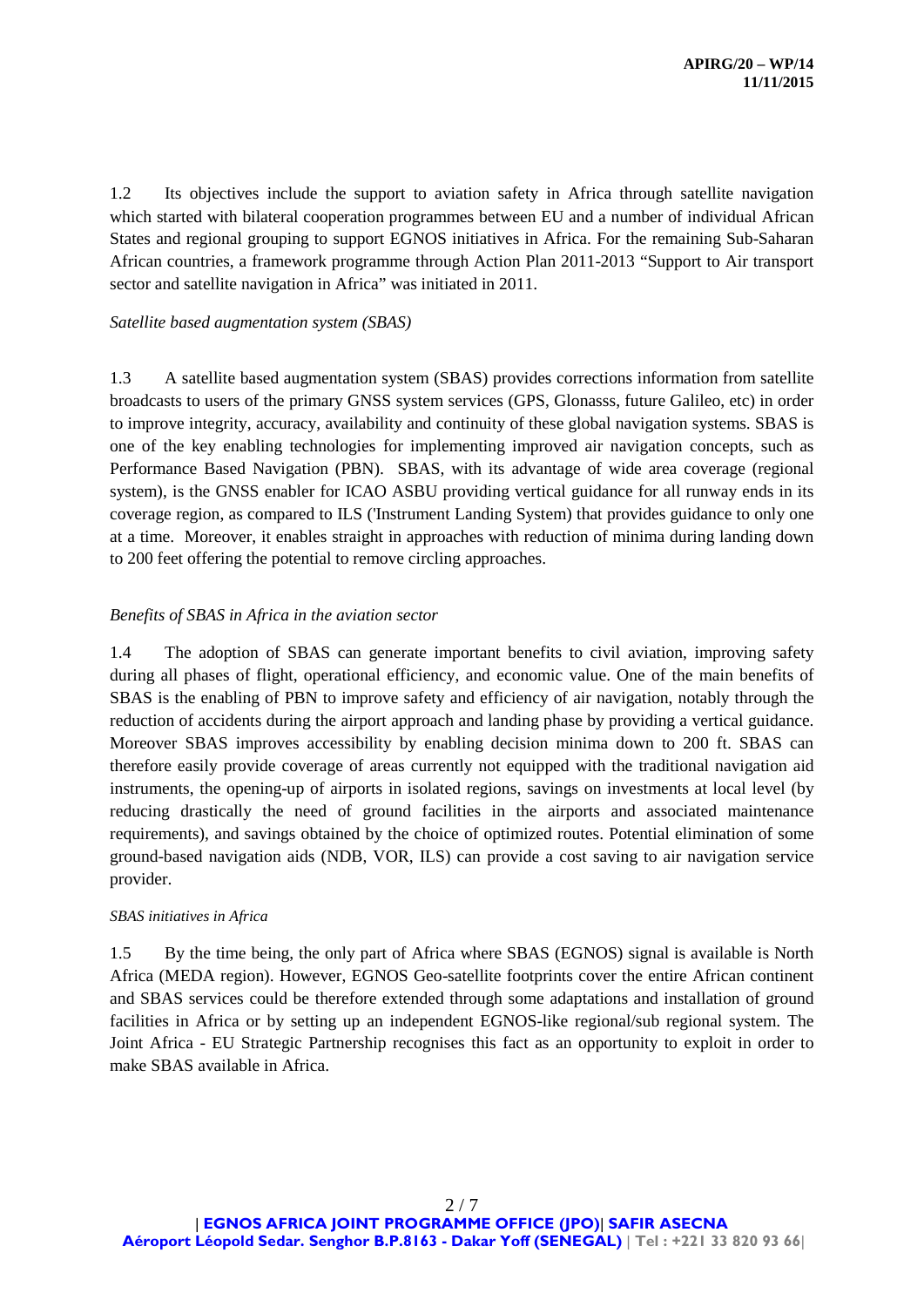1.6 As a result of the Joint Africa - EU Strategic Partnership, ongoing SBAS initiatives in Africa include the MEDUSA project (MEDA[1](#page-2-0) countries) involving North African countries, the ASECNA[2](#page-2-1) SBAS programme, and the EGNOS Service Extension to South Africa (ESESA) - Republic of South Africa. The most current SBAS initiative, within the same framework, is through the African, Caribbean and Pacific Group of States/European Commission (ACP/EC) framework Programme ''Support to the Air Transport and Satellite navigation services in Africa''. The framework Programme, covering Sub-Saharan Africa, consists of four projects focusing on aviation security, aviation safety, and support to the introduction of satellite navigation in Africa based on EGNOS. It is funded by the European Commission through the 10th EDF Intra-ACP envelope and managed by the ACP Secretariat as a contracting authority. Governance of the Programme is through the Steering Committee consisting of the ACP Secretariat, representatives of EC, AUC, the African Civil Aviation Commission (AFCAC), Regional Economic Communities (RECs), and observers approved by the Steering Committee.

1.7 he component of the Framework Programme to support the introduction of satellite navigation in Africa based on EGNOS includes two projects (SAFIR project and TREGA project) which were specifically created to support capacity building for the development and introduction of EGNOS SBAS services in Africa (institutional and skills). The specific objectives of the two projects are:

1.8 The set-up, staffing and operations of an EGNOS-Africa Joint Programme Office (JPO) with a proper regional participation as a Pan-African "implementing instrument" to coordinate GNSS/EGNOS introduction in Africa for all types of applications with a particular attention given to aviation as main driver.

1.9 The organisation of technical Working Sessions composed of regional stakeholders concerned with GNSS/EGNOS in sub-Saharan Africa. The Technical Working Sessions address all aspects of EGNOS-Africa system development and service provision in preparation of the infrastructure deployment phase, including system performance, applications, certification policy, service provision, maintenance, liability policy, governance structure, etc.

1.10 The training of the JPO staff at the UNESCO-International Centre for Theoretical Physics (ICTP) facilities in Trieste, Italy.

1.11 The procurement of a Testing-platform/Software simulator to address specific ionospheric conditions in the equatorial region over Africa and the training of two African GNSS experts who have been selected to work on the simulation platform. At the end of the experts` training, the simulation platform will be installed at JPO offices.

1.12 EU-Africa Partnership on the development and introduction of GNSS/EGNOS services in Sub-Saharan Africa

<span id="page-2-0"></span> $1$  The MEDA programme is the main financial instrument of the Euro-Mediterranean partnership (It includes 5 African States - Morocco, Algeria, Tunisia, Libya, Egypt)<br><sup>2</sup> Agence pour la Sécurité de la Navigation Aérienne en Afrique et à Madagascar (17 African States)

<span id="page-2-1"></span>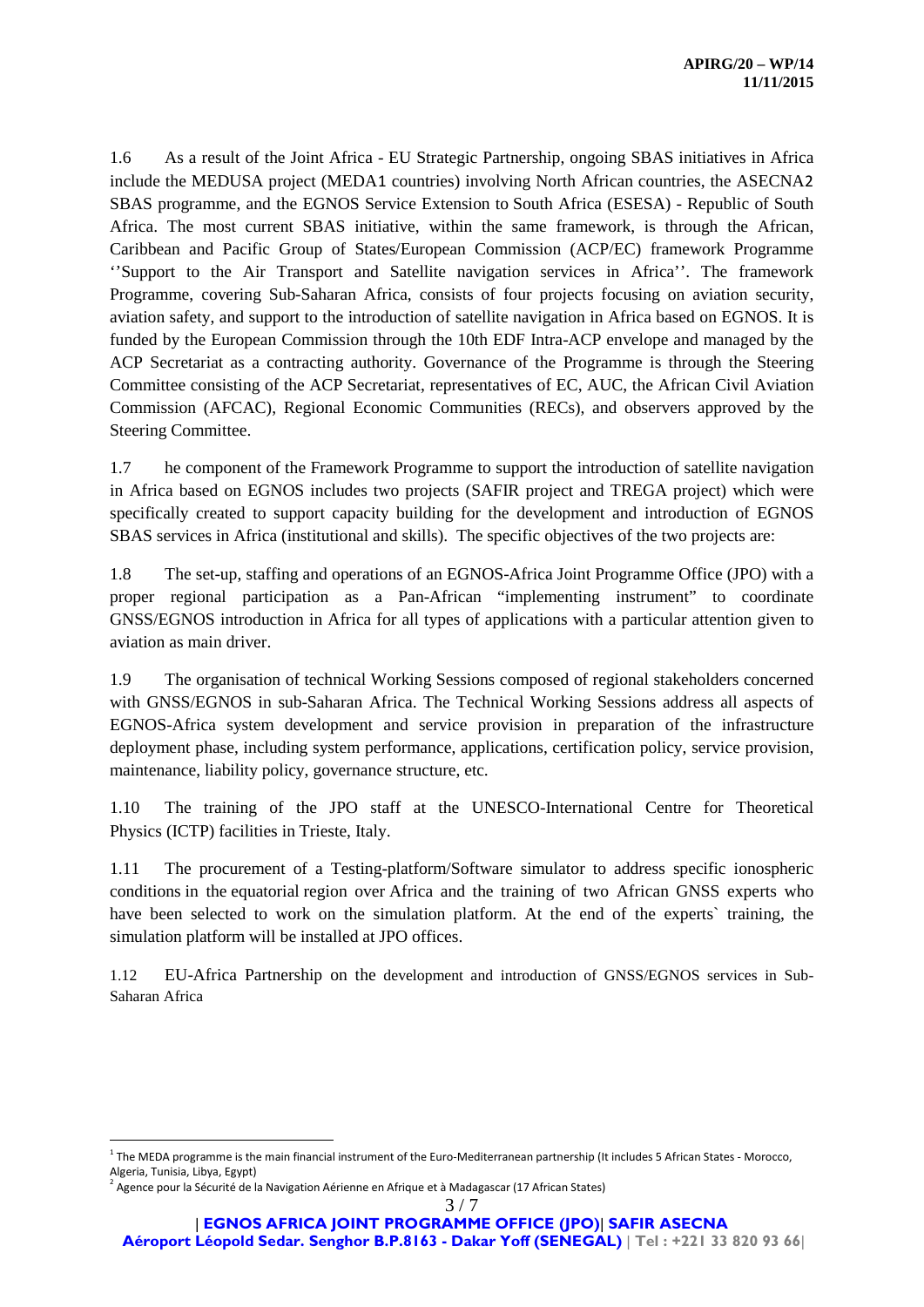# *Creation of the EGNOS-Africa Joint Programme Office (JPO) to support the development and introduction of GNSS/EGNOS in Africa*

1.13 The need for a coordinating entity was clearly expressed by the African stakeholders during the EU-Africa Aviation Conference jointly organised by the European Commission and the African Union Commission in April 2009 in Windhoek, Namibia. The Conference underscored the need for a capacity building programme, including the establishment of the programme coordinating entity, as a prerequisite for the introduction of GNSS/EGNOS based satellite navigation in Africa.

1.14 Africa as part of the worldwide aviation community has to be fully engaged in the ongoing deployment of the SBAS worldwide considering its advantages. Creation of JPO provides a baseline for the preparation for SBAS implementation in a coordinated, cost effective, and harmonized Pan-African approach. Ongoing deployment of SBAS in other part of the world (EU, India, USA/Canada/Mexico, Japan and its neighbouring countries, Korea, Malaysia, Russia, and China) and creation of JPO present an opportunity to the AFI Region in defining concrete steps which will address implementation and operational challenges to enable efficient SBAS services in the Continent.

1.15 Through the JPO, the EU-Africa Partnership on satellite navigation has provided a mechanism for Africa to participate directly in planning the evolution of the SBAS technology through world and regional forums such as:

- a) the SBAS Interoperability Working Group (IWG) which meets twice a year with the main objective of ensuring that the various SBAS systems work together on a standard basis and provide seamless services to users.
- b) the European GNSS Evolution Programme (EGEP) ANSP Experts Panel which meets in a quarterly basis to discuss the status of implementation of EGNOS, the standardization activities and any issue related to the implementation of EGNOS.

*Coordination of African initiatives on the development and introduction of SBAS services* 

1.16 The EU-Africa Partnership on satellite navigation as part of the Second Action Plan of the Joint Africa - EU Strategic Partnership adopted during the third Joint Africa-Europe Summit in 2011, involves African States who are members of APIRG either through the SBAS initiatives mentioned above. This indicates that majority of APIRG members are engaged in various SBAS initiatives in Africa on the development and introduction of GNSS/EGNOS (17 ASECNA Member States, South Africa and five members of the MEDA countries). These fact calls for the serious consideration of the APIRG members on how the presence of JPO can be utilized to realize coordination of ongoing SBAS initiatives on the development and introduction of SBAS services involving the majority of APIRG members.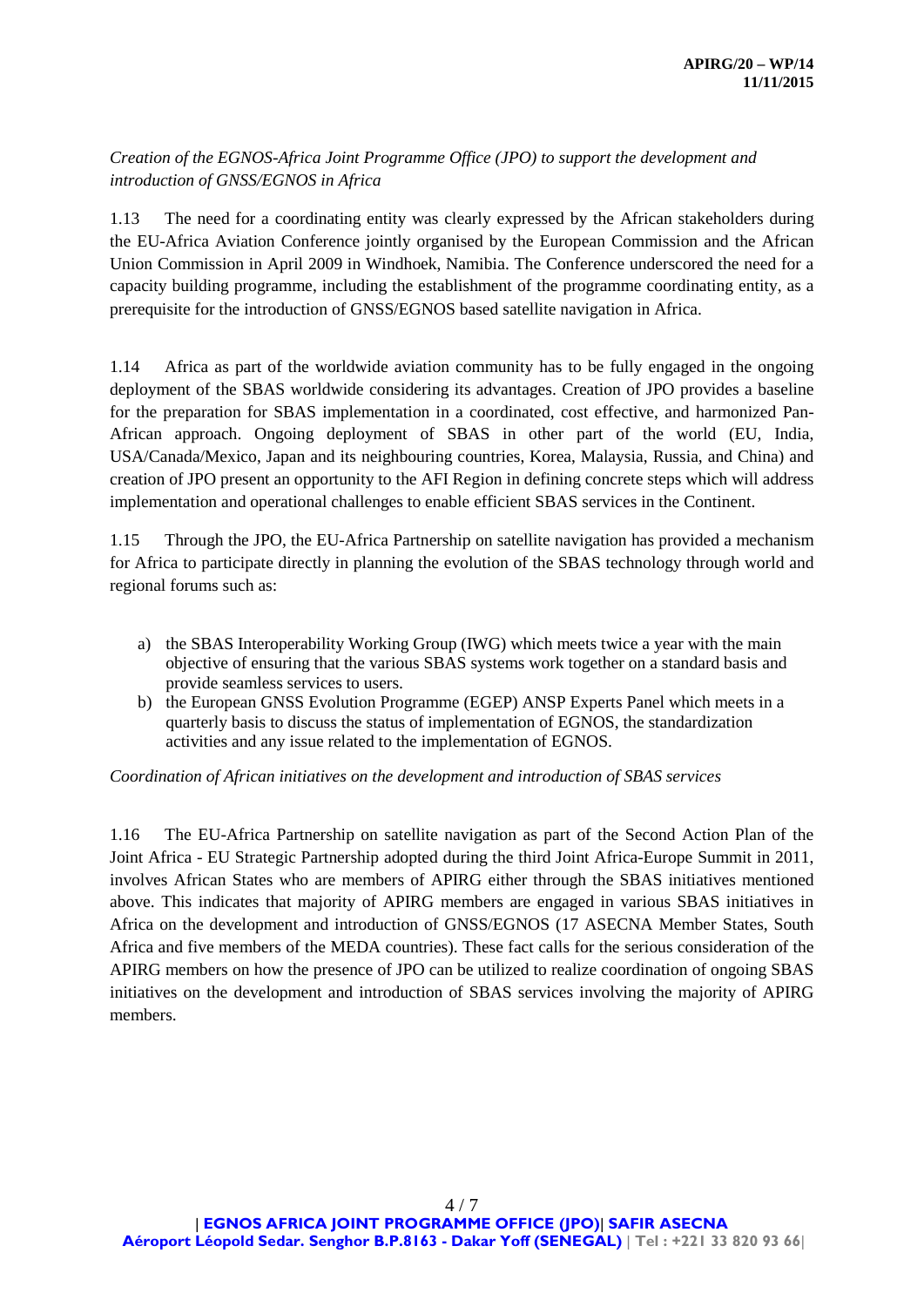## **2 EMERGING ISSUES TO CONSIDER**

*Ionospheric interference in the equatorial region over Africa* 

2.1 The major technical problem regarding the implementation of SBAS in sub-Saharan Africa was its performance limitation in the equatorial region over Africa. The main challenge to the deployment of the SBAS in the Sub-Saharan Africa has been ionospheric scintillation in the equatorial region over Africa. Uncorrected propagation delays to GNSS satellite L-band signals caused by the ionosphere may significantly limit the performance of a Satellite Based Augmentation System (SBAS) for approach with vertical guidance (APV) and precision approach (PA). This potential limitation of the SBAS performance in Africa has been a matter of discussion on whether Africa can benefit from SBAS services using existing technology. The fact is; the current EGNOS technology (EGNOS V2 Single frequency) being used in Europe may not meet the required performance criteria in some parts of Africa as explained above. However, it is known that Dual Frequency Multi Constellation (DFMC) SBAS systems addresses SBAS performance limitation in the equatorial region over Africa. The next generation of EGNOS (EGNOS V3) will provide dualfrequency signals on L1 and L5 bands and augment both GPS and Galileo constellations as part of the Multi-Constellations Regional System (MRS) concept. Resolving the ionospheric interference problem in the equatorial region over Africa facilitates the inclusion of Sub-Saharan Africa in the ongoing deployment of the SBAS as the worldwide system.

*Impact analysis of SBAS implementation in AFI Region*

2.2 The APIRG/19 conclusion regarding the implementation of GNSS/SBAS in the AFI Region underscores the need for an impact analysis related to SBAS covering operational, technical, environmental and economic aspects of this GNSS augmentation system.

2.3 The successful implementation of SBAS in Africa requires the effective stakeholders' participation and involvement. Considering that the majority of the APIRG members are currently engaged in SBAS activities as it was presented above, there is an urgent need for the APIRG to address outstanding issues toward a continental wide decision on the implementation of GNSS/SBAS in the AFI Region.

2.4 JPO is ready to support ICAO and AFCAC in addressing the issue of the impact analysis of SBAS implementation in AFI Region as per APIRG/19 conclusion.

*Roadmap for the implementation of SBAS services in Africa*

2.5 The EU-Africa Partnership on the development and introduction of GNSS/EGNOS services in Sub-Saharan Africa is a long term programme targeting a technology which is applicable to Africa (EGNOS V3 DFMC) and readiness of users. Considering the lead time to the introduction of EGNOS V3 and readiness of the users, JPO prepared the draft EGNOS services implementation roadmap based on EGNOS V3 and the ongoing initiatives. It was developed to support African States in the introduction of harmonised, safe and cost effective EGNOS SBAS services. It proposes a strategy for EGNOS implementation in Africa and includes main milestones necessary to support the process of decision making and subsequent implementation. Development of the Roadmap involved African experts through their participation in the working sessions.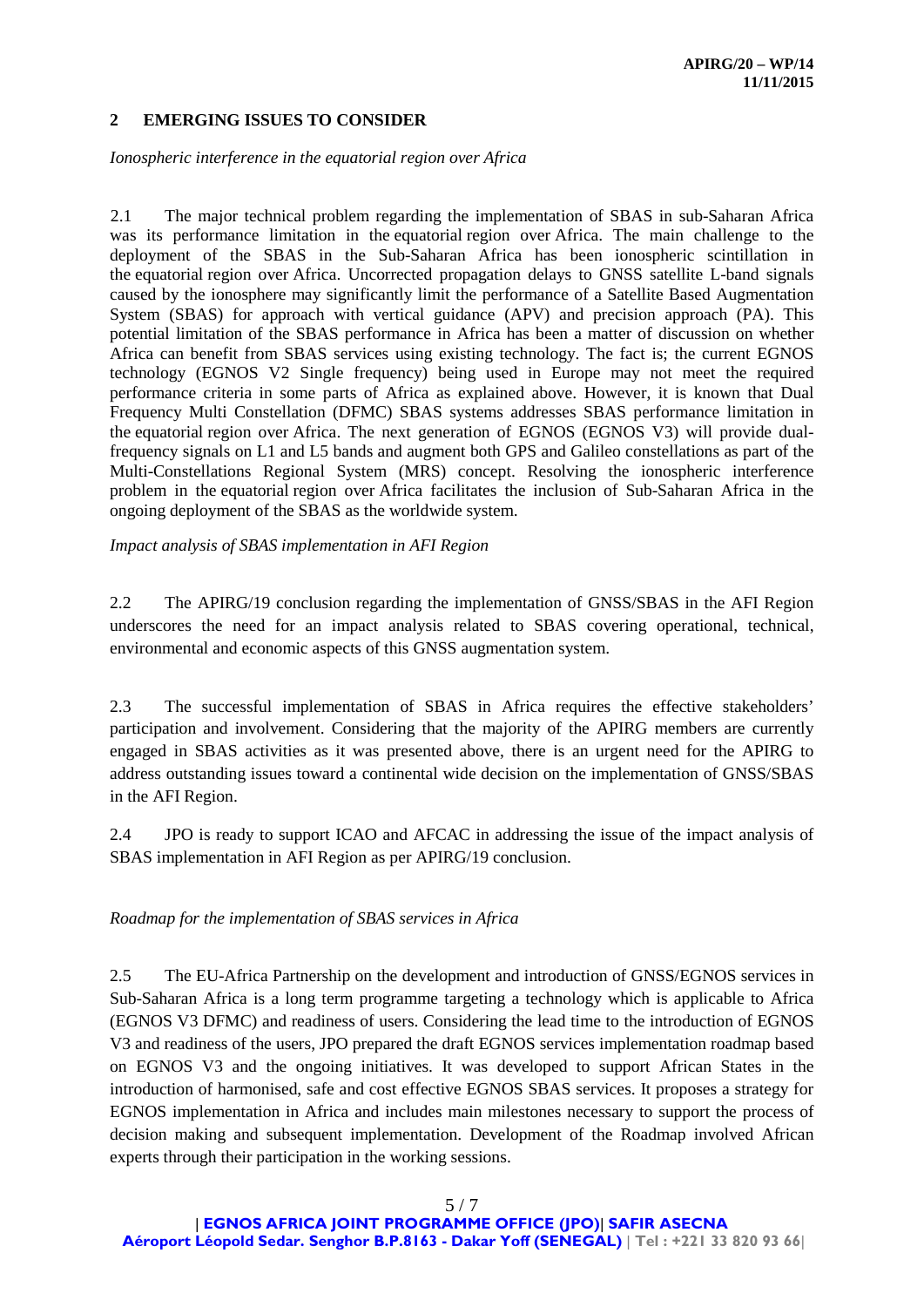*Roadmap for the implementation of SBAS services in Africa*

2.6 The EU-Africa Partnership on the development and introduction of GNSS/EGNOS services in Sub-Saharan Africa is a long term programme targeting a technology which is applicable to Africa (EGNOS V3 DFMC) and readiness of users. Considering the lead time to the introduction of EGNOS V3 and readiness of the users, JPO prepared the draft EGNOS services implementation roadmap based on EGNOS V3 and the ongoing initiatives. It was developed to support African States in the introduction of harmonised, safe and cost effective EGNOS SBAS services. It proposes a strategy for EGNOS implementation in Africa and includes main milestones necessary to support the process of decision making and subsequent implementation. Development of the Roadmap involved African experts through their participation in the working sessions.

2.7 APIRG members benefited by being involved in the various activities related with the preparation of the roadmap. This was an opportunity to build the capacity of the African experts on GNSS/SBAS to enable them participate on the same level, as other aviation stakeholders from other regions, in the ongoing deployment of the SBAS as the worldwide system.

## **3** CONCLUSION

3.1 **Technical:** The EU-Africa Partnership on the development and introduction of GNSS/EGNOS services in Sub-Saharan Africa is a long term programme targeting EGNOS V3 DFMC services which addresses performance limitation of EGNOS V2 single frequency in the equatorial region over Africa caused by ionospheric scintillation.

3.2 Sub-Saharan Africa EGNOS initiative as part of ongoing deployment of the SBAS worldwide: JPO through the EU-Africa Partnership is an opportunity for Africa to join other regions in making sure that SBAS is available around the world. It addresses the need for a capacity building programme as the prerequisite for the introduction of EGNOS based satellite navigation in Africa. The JPO work programme can be used to provide inputs/solution to the APIRG conclusions such as the impact analysis of SBAS implementation in AFI Region as per APIRG/19 conclusion.

3.3 Coordination in the implementation of EGNOS: Majority of APIRG members are engaged in various projects on the development and introduction of GNSS/EGNOS (17 ASECNA Member States, South Africa and five members of the MEDA countries - MEDUSA project). This fact makes EGNOS as the SBAS system under consideration for implementation by the majority of APIRG member states. Considering that SBAS initiatives involve almost 50% of the African States, JPO is an opportunity to facilitate a continental wide coordination for implementation of SBAS.